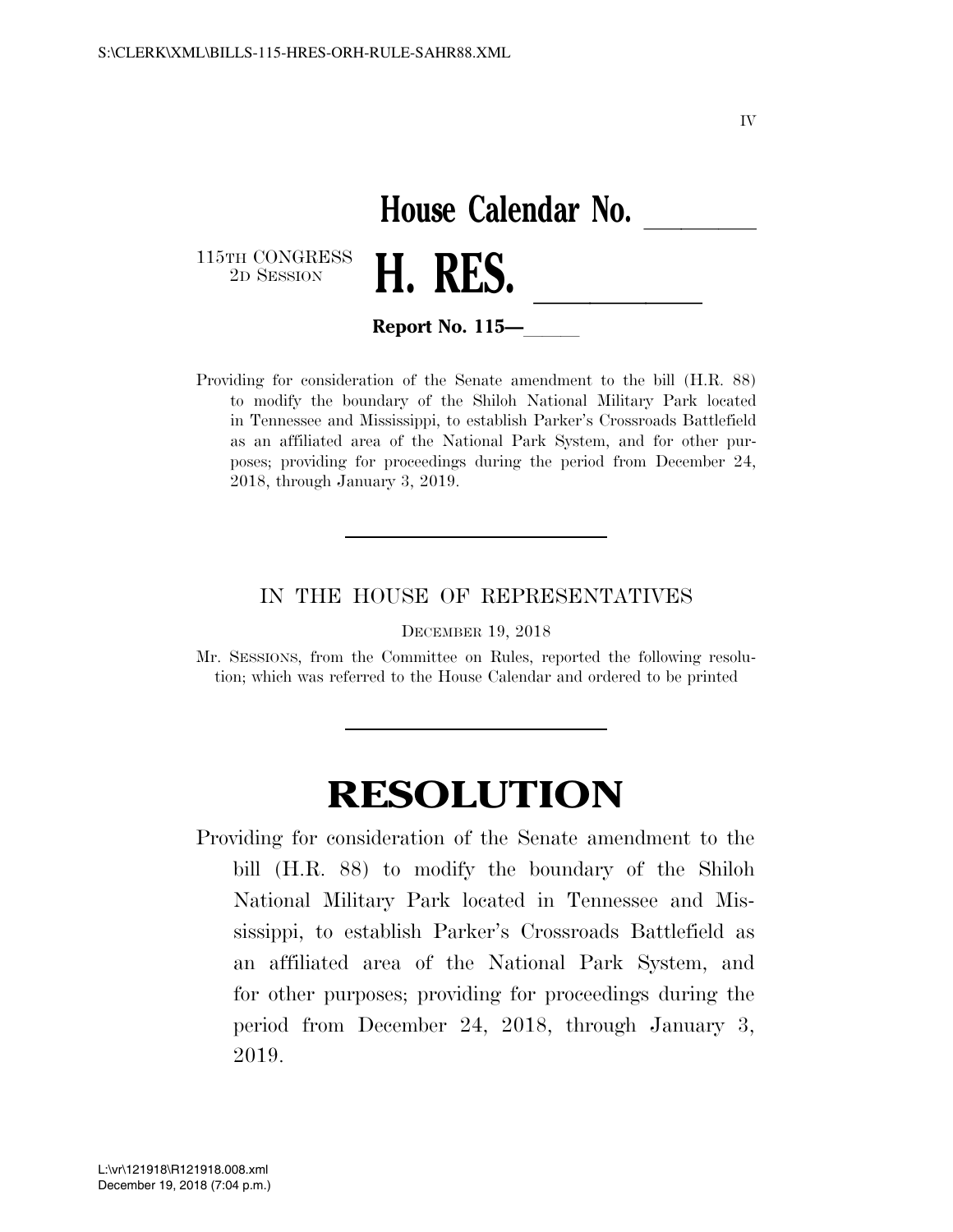$\mathfrak{D}$ 

 *Resolved,* That upon adoption of this resolution it shall be in order to take from the Speaker's table the bill (H.R. 88) to modify the boundary of the Shiloh National Military Park located in Tennessee and Mississippi, to es- tablish Parker's Crossroads Battlefield as an affiliated area of the National Park System, and for other purposes, with the Senate amendment thereto, and to consider in the House, without intervention of any point of order, a motion offered by the chair of the Committee on Ways and Means or his designee that the House concur in the Senate amendment with an amendment consisting of the text of Rules Committee Print 115-87. The Senate amend- ment and the motion shall be considered as read. The mo- tion shall be debatable for one hour equally divided and controlled by the chair and ranking minority member of the Committee on Ways and Means. The previous question shall be considered as ordered on the motion to its adop-tion without intervening motion.

 SEC. 2. On any legislative day of the second session of the One Hundred Fifteenth Congress after December 23, 2018—

 (a) the Journal of the proceedings of the pre-vious day shall be considered as approved; and

 (b) the Chair may at any time declare the House adjourned to meet at a date and time, within